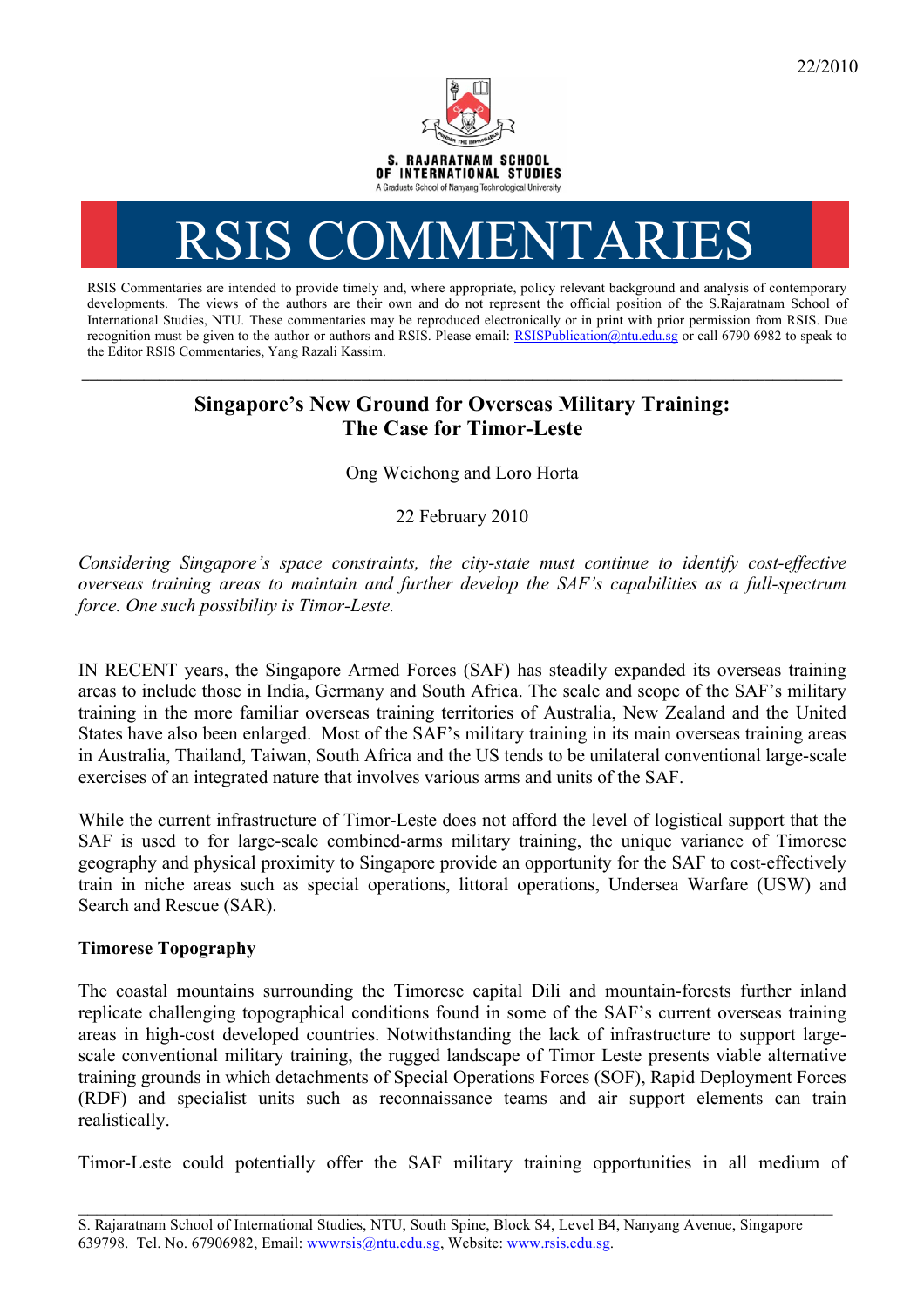operations -- land, sea and air. With a coastline of 873 kilometres and two coasts, the country would be ideal for the Republic of Singapore Navy's (RSN) training activities -- including live-firing exercises. While Dili's basic port facilities could pose some limitations, this in itself does not prevent a naval force from using Timor-Leste as a training base. In late 2009, the US Marines conducted a series of exercises in the country including landings, SAR and heliborne operations. The fact that the world's foremost expeditionary force was able to conduct a four-day exercise demonstrates that despite its infrastructure problems, the territory is quite suitable for military training.

#### **New Opportunities**

The deep waters surrounding the island of Timor including various troughs of up to some 3,000 metres provide excellent areas for the RSN to train and test its USW and submarine support and rescue capabilities. These exercises could be conducted with other friendly navies that visit Timorese waters on a regular basis such as the United States Navy (USN) and Royal Australian Navy (RAN). By sailing into Timorese waters via international waters on a regular basis, the RSN would increase its ability to conduct long range operations at sea and enhance certain skills such as resupply on the high seas and long distance communications.

In the city of Baucau is located the longest runway in Timor-Leste which is currently under-used due to the fact that the government has given priority to the airport in Dili. In a recent conversation with the authors, one of the highest Timorese government officials indicated that Timor-Leste could consider making Baucau Airport available to the SAF for a period of five to ten years -- free of charge. Timor-Leste would benefit from the infrastructure upgrades brought in with the Singaporean presence. Baucau Airport could then be used as the hub for the SAF's training activities. The airport has the capacity to accommodate the world's largest aircraft as was shown during the Australian-led intervention in 1999 that witnessed various types of heavy transports landing at Baucau.

#### **Challenges**

The lack of infrastructure may pose some challenges. A challenge can on occasions, however, be turned into an opportunity. Timor-Leste's infrastructure limitations could be an advantage for the SAF in preparing its forces for scenarios and environments where little or no local infrastructure support is present. Such scenarios and environments are likely to be the norm for the SAF now and in the near future as Singapore is increasingly called upon to contribute to various contingencies in the region and beyond. Such regional operations are likely to be in places where basic infrastructure is lacking such as Aceh during the 2004 tsunami.

Despite the Timor-Leste Defence Force's (FDTL) many difficulties, its infantrymen are stalwarts of an illustrious warrior heritage that is very much kept alive. When it comes to rural insurgency, there is much that the SOF of the SAF can learn from the tactical and operational experiences of the seasoned guerrillas turned professional soldiers of the FDTL. It is worth remembering that the Indonesian military lost an estimated 12,000 men in Timor in its efforts to neutralise the then FALINTIL guerrillas.

Establishing an overseas training presence in Timor-Leste is not completely leaping into the unknown for the SAF. Since UNMISET in 2002, Singaporean peacekeepers and observers have continued to maintain a presence in Timor-Leste. The local knowledge, goodwill and networks built from these missions can be used to cost-effectively further the SAF's operational readiness and military diplomacy in Timor-Leste. The challenges posed in Timor-Leste are therefore potential opportunities for better security cooperation between Singapore and Timor Leste at the local and regional levels.